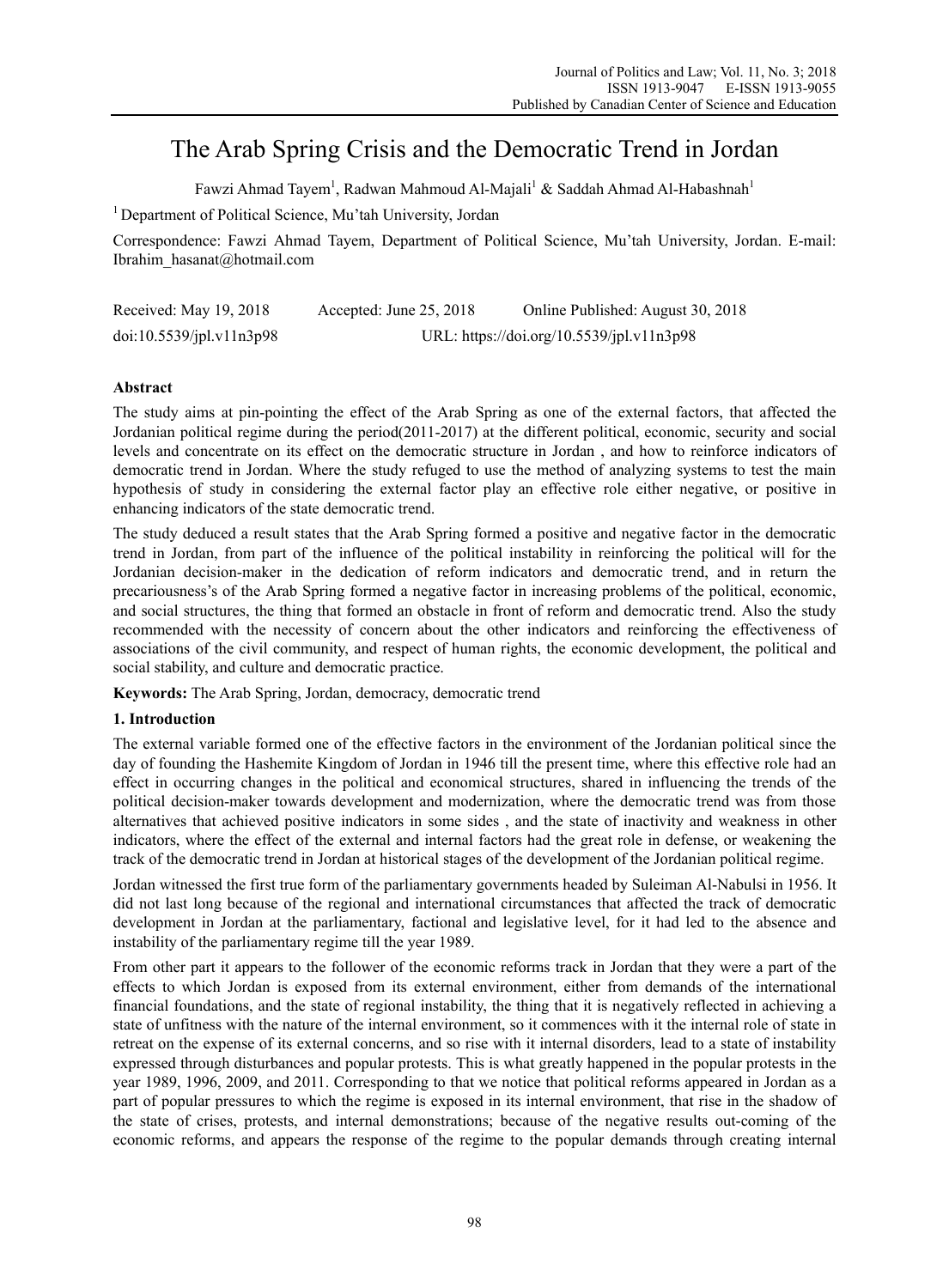connections in its relationship with all parts of the community, and this matter had been expressed in two cases<sup>1</sup>.

The first case: failure of most of the economic reforms results done by Jordan at the fabulous eighties period which its application terminated with an economic crisis, its evident negative effects on citizens had the motive in rising a state of disorders and protests in 1989. The matter that increased pressures on the political authority, pushed the late King Al-Hussein Bin Talal to commence the stage of the political reforms. But the state of regional instability led to retreat of the political reforms in Jordan after the year 1991; in return, Jordan returned to follow economic policies, the thing that raised with it a state of great change in Jordan. They were not of positive results in their political and economic side, and the started about the absence of the social of the state.

and economic side, and the started about the absence of the social role of the state.

The second case: the delay and failure of policies of trade release and openness done by Jordan in the period of nineties, and the first decade of the twenty first century in achieving positive results at the economic level, formed a great push in raising numerous misshapes and disorders inside the community; corresponding increase the state of regional instability by the rise of a wave of the Arab Spring and crises of the Arab region in the year 2011 push to increase pressure and demands on the regime, the thing that led to the start of another stage of political reforms, and King Abdullah, the Second Ibn Al-Hussein did change four governments through a period of a year and a half, and his call to review the legislations and rules organizing the political life and doing amendments in the constitution. Start of dialogue stage with factions and political powers.

# *1.1 Problem of Study*

The effect of the external variable forms one of the effective factors in the political regimes, the matter that may occur influence with it in the trends of the states towards democracy, that appears within two levels:

The first level: a case of response to requirements of the international environment and case of adaptation, the matter that pushes the decision-maker to do a group of legislative and institutional procedures that achieve indicators of democratic development.

The second level: a case of political instability, leads to increase of political and economic problems on the rest of subsidiary systems inside the politicalregime, the matter that leads to not achieving indicators of democratic change.

From this point the start of the period of the Arab Spring in year 2011 formed on effective external factor in the trends of the Jordanian politics in achieving the economic and political reform, the matter upon which many sides that affected in the political and economic structures of the Jordanian political regime resulted during the period(2011-2017).

From here rises from the problem of study an essential question and a group of subsidiary questions: The main question: to what extent could the Arab Spring affect the trends of Jordan towards democracy?

## *1.2 Subsidiary Questions*

What are the levels of political reform in Jordan?What are the most important steps and indicators of trending towards democracy in Jordan during the period of the Arab Spring (2011-2017)?

## *1.3 Objectives of Study*

The study seeks to achieve the following objectives:

1) Pin-pointing the core of democracy and the most important indicators of democratic change.

2) Recognizing the environment of the Jordanian political regime, level of democracy in Jordan, and the most important sides of political and economic reforms.

3) Recognizing the most important effects of the Arab Spring on Jordan, and the most important steps of Jordan in trending towards democracy through the period (2011-2017).

## *1.4 Significance of Study*

 $\overline{a}$ 

The significance of study comes through the scientific concerns with the special studies in affecting the regional variables in the political regimes, and studying the nature of those political regimes and the most important levels and indicators of the democratic development in them, where the study forms a significance for getting aware and studying levels of response to influences of external and internal variables in the process of

<sup>&</sup>lt;sup>1</sup> Al-Majali, Radwan (2005). The Political & Economical Reform in Jordan between Theory and Application, Journal of Education, Al-Azhar University, Cairo, No.162, November.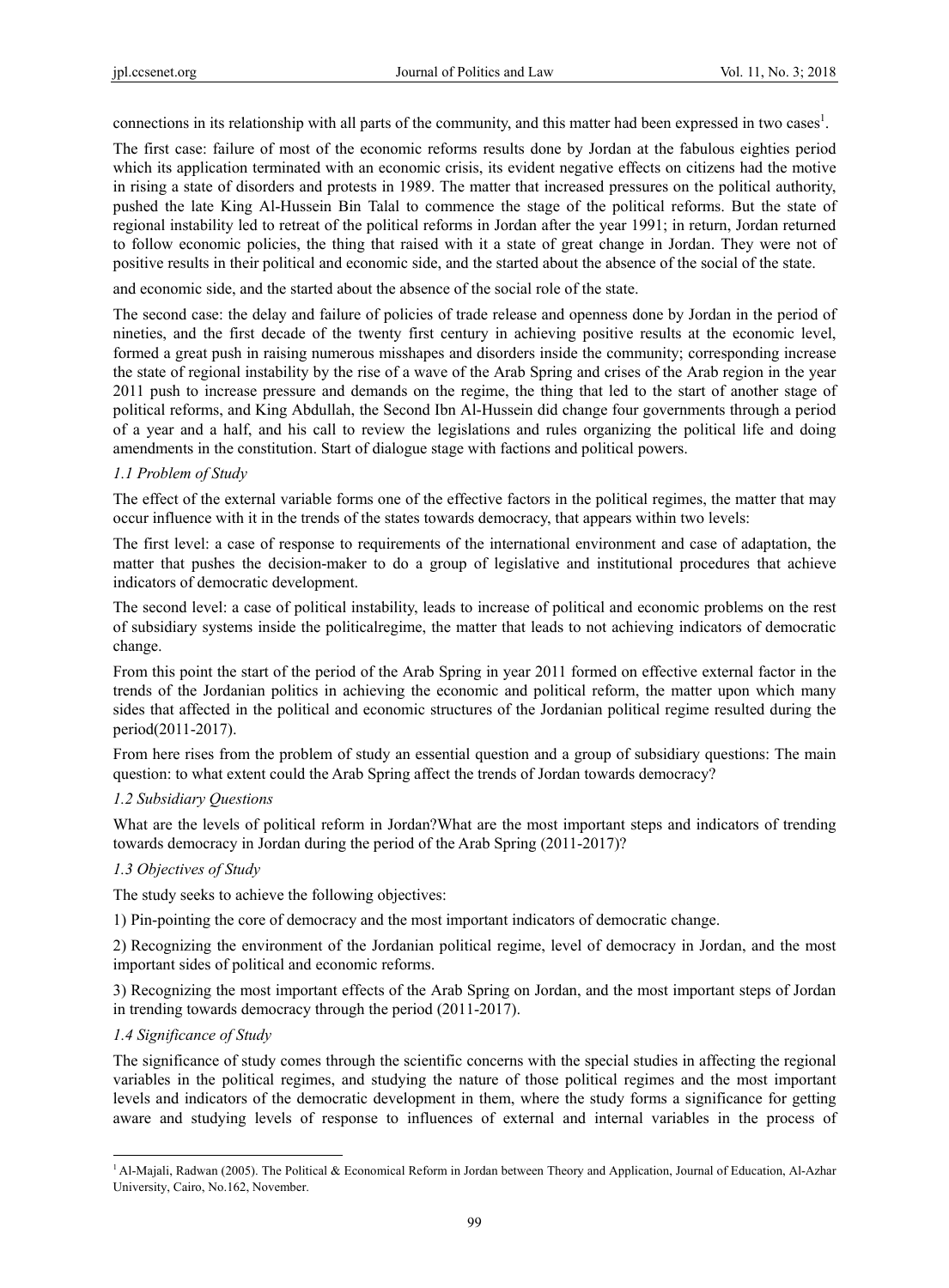decision-making inside the political regime and their reflections on levels of political stability and the democratic trend.

*1.5 Limits of Study* 

Time limit: the study covers the period extending from (2011-2017), where it witnessed the start of the Arab Spring till the period of preparing the study.

Place limit: the Hashemite Kingdom of Jordan.

Qualitative domain: studying the Jordanian political regime.

#### *1.6 Hypothesis of Study*

The study starts from a hypothesis discussing the relationship between a subordinate variable and an independent variable:

The external factor plays an effective role in the democratic trend of the political regime positively or negatively.

There is a relationship between the effect of the external factor on the democratic trend through two levels:

The first level: the external factor achieves a positive role in the motivation towards adopting the political regime to the steps of the democratic trend.

The second level: the external factor achieves a negative role in increasing the state of instability in the political regime, and in littling opportunities of trend towards the democracy.

#### **2. Methodology of Study**

This study depends on the method of analyzing the systems in studying the political regime. That is through concentration on the model(David Easton) for the political regime, and effects of the external environment on the political regime, and in particular influence of the Arab Spring on processes of the regime through rising the state of the regional instability and what resulted in from the wave of protests in the Arab region, that pushed to forming the movements of protesting in Jordan in 2011, formed pressure pushed by introducing a group of different demands and specified the pattern of the government response on the form of decisions, policies and issuing legislations and laws to take them and form an important side in recognizing steps and levels of democratic trend in Jordan during the period (2011-2017).

## *2.1 Concepts of Study*

 $\overline{a}$ 

**The Arab Spring:** The concept of the Arab Spring, or the Arab Revolutions, or Revolutions of the Arab Spring "viewed that peaceful protesting movements started in the different Arab states since the endings of the year 2010 and the beginning of 2011 call for changing the political regimes, and achieve the economic reforms at different quarters of life".

"The Arab Spring" is a great historical turning point witnessed by the Arab region starting from Tunisia, the Egypt, Lybia, Yemen and Syria, then different Arab States were affected at variant degrees, resulted in economic and political conditions different from their precedent states, and appearance of the state of disorder, previously called in accordance with American predictions introduced by the former American Minister of Foreign Affairs, Condaleza, Rais and called it "the Creative Disorder"<sup>2</sup>.

**The Political Regime:** (David Easton) defines it "as a group of interwieven and connected elements, related with authoritative distribution of values in the community", where the political regime is tightly connected with the economic system, and the social system at any community, study of political regime cannot be done in seclusion of other societalsystems study<sup>(3)</sup>, analysis of political issues is connected with the extent of the ability to understand characteristics and basics of the political regime and authority, and depend the economic and uneconomic factors (cultural, dogmatic, educational and legal, etc…), so keeping authority is the essence of the government operations, and it is how the state practice the government or governing?, and the nature of authority and nature of the political regime in the state, they both reflect the fact of difference in the nature and weights of powers, and the different social groups from which it consists<sup>4</sup>.

**Democracy:** the word democracy is derived from two Greek words, they are: (Demos) means the people and the word (Cratia) means (the government or 'authority'), and so Democracy linguisticallymeans 'the government of

<sup>&</sup>lt;sup>2</sup> Kamseis, Kalidah (2014). The Arab Spring Between Revolution & disorder, Journal of Arab Future, Arab Unity Studies Center, Beirut, No. 421, PP.220-225.

<sup>&</sup>lt;sup>3</sup> Al-Munoofi, Kamal(1987), Fundamentals of Comparative political systems, Rbeian Co, Kuwait P.44.

<sup>4</sup> Dafi', Hasan (2007), Principles of Politics, Ashroog International. Library, Cairo, P.192.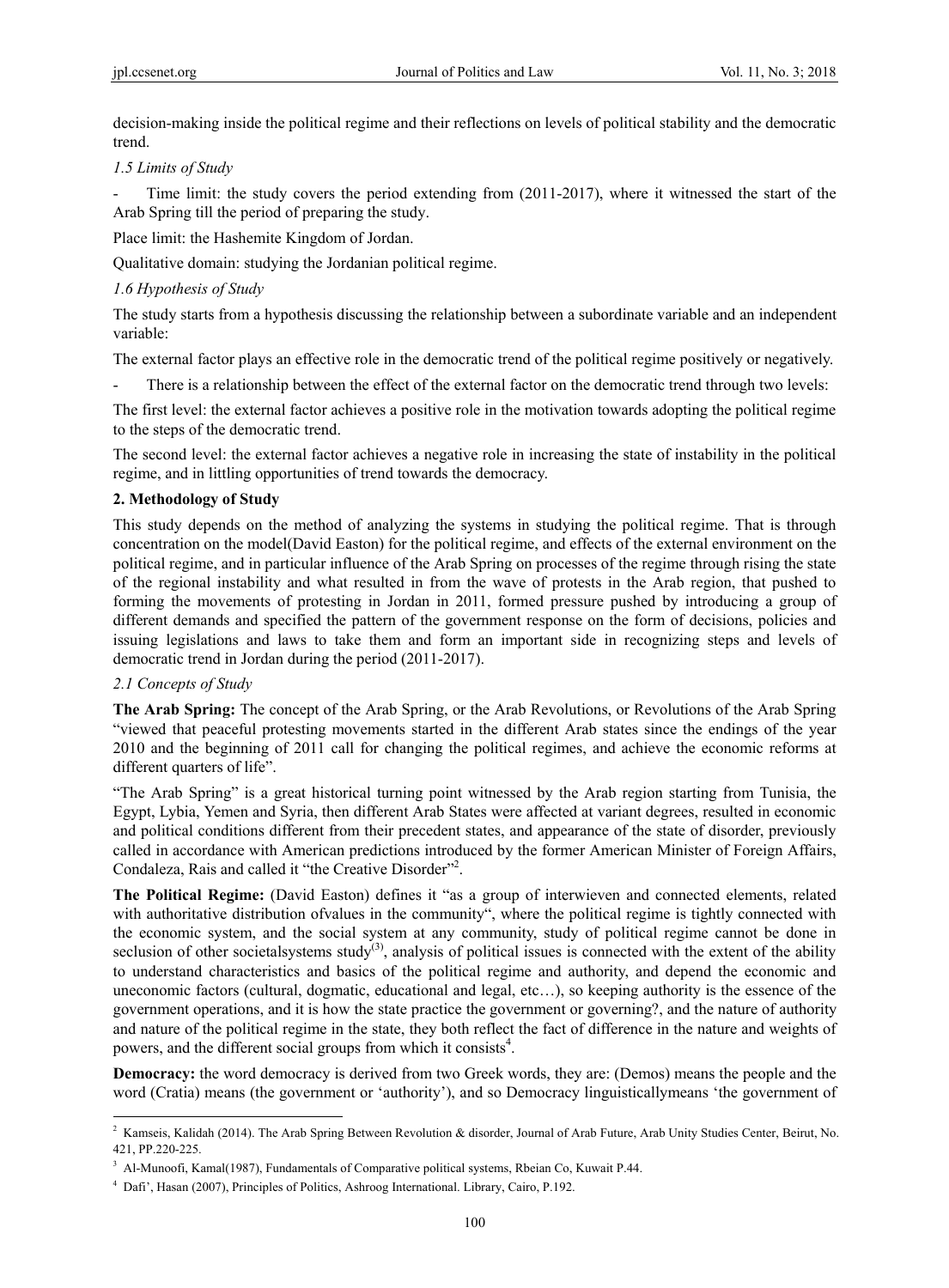the people', for this, this nomination concerns governments elected and selected by the people. But "Democracy" with its comprehensive concept idiomatically means "the government that decides sovereignty of the people", and guarantees freedom, and political equality among all individuals of the community, in order the authority subdues to the control of the people, within sovereignty and respect of the law". And Philip Shometer defines democracy that it is "taking the institutional precautions for the sake of obtaining the political readings, through which individuals acquire decision-making by votes competition $5$ ".

# *2.2 Previous Studies*

1) (Al-Majali, 2015) study: "Political and Economic Reform in Jordan between Theory and Application", this study discusses research in the most important steps of reform in Jordan at the political and economic level through the period extended from (2011-2015), and in influences of internal and external environment in the reform process, in the indication to the most important indicators of democratic trend during that period, and what occurred of changes at the level of political, economic and legislative structures. The study assured that there are true influences of the internal and external factor in pushing towards the political reform in Jordan at a great form through that period.

2) (Abul hasan Omer, 2014) study: "Future of the Track of Democratic Conversion in states of the Arab Spring and its Problematics in the Shadow of the Present Changes", it is a research study covered submitting a vision about the concept of democratic conversion and its relationship with the other concepts, like the democratic transferrance, democratic stabilization, and the political reform, then discussed indicators of democratic conversion, its causes and the external factors affecting them. Talk about problematics of democratic conversion in the statesof Arab Spring (terrorism, extremism, state of political instability, absences of dialogue and nationalagreement, weakness of institutions and deterioration of economic condition. The study deduced results, the most important of them existence of many obstacles of the democratic conversion in the states of the Arab Spring, connected with the political, economic, and Social structures, did not achieve a true democratic conversion, in addition to loss of the political stability, corresponding existence of interventions of powers, and the international effectives affecting that.

3) (Mohammad, 2013) study: "internal and external challenges affecting the Jordan national security in the period of (1999-2013), a case study. The study aimed at analyzing and studying the nature of internal and external challenges that affect the Jordan national security, and shedding light on the administration of the Jordanian State and its competence to deal with these challenges.

The study employed the method of descriptive analysis and the historical method in treating the subject of study. The study had deduced a group of results, the most important of them is: that the Jordanian state faces the precariousness's of instability influence in the region; the thing that negatively shared in influencing the Jordan national security. The state of the Arab Israeli conflict, then the American occupation of Iraq and the Arab revolts are the most important challenges that face the political stability and Jordan national security.

(Al-Sawadhah, 2016) study: effect of regional changes on the political stability in Jordan (2011-2016). The study tackled, and it is a university dissertation the influence of the external factors during the period of study. Particularly the Arab Spring on Jordan from part of political stability political and economic reforms, where it covered studying the political regime, departments of decision-making, and levels of political reforms at the period, before and after the Arab Spring. And then the study deduced that factors and external changes played an effective role in the process of stability and the democratic trend in Jordan, together with agreement with influences of the internal environment.

## *2.3 Firstly: Theoretical Framework of Study*

 $\overline{a}$ 

It is viewed of the concept of democratic conversion in the context of a group of the synonymous concepts to the like the democratic transference or (Democratization), or states moving towards democracy (democracy trend). It is an issue with concerns in politics since the second half of the twentieth century seventies. And at the extent of the threepast decades a great deal of books, studies and reports that discussed this issue at different levels appeared: theoretical and applied, quantitative and qualitative, case studies and comparative studies. Literatures of "Democratic conversion" raised many concepts, theoretical statements and the methodological and analytical inlets to comparison of this phenomenon. Also concerned about examining, and discussinga large group of issues

<sup>&</sup>lt;sup>5</sup> Abu A'mood, Mohammad (2009). Democratic Conversion & its Problematics in Arab Countries, Democracy Journal, 1<sup>st</sup>. January, from Al-Ahram E. site http://digital.Alahram.org.eg/articles.aspx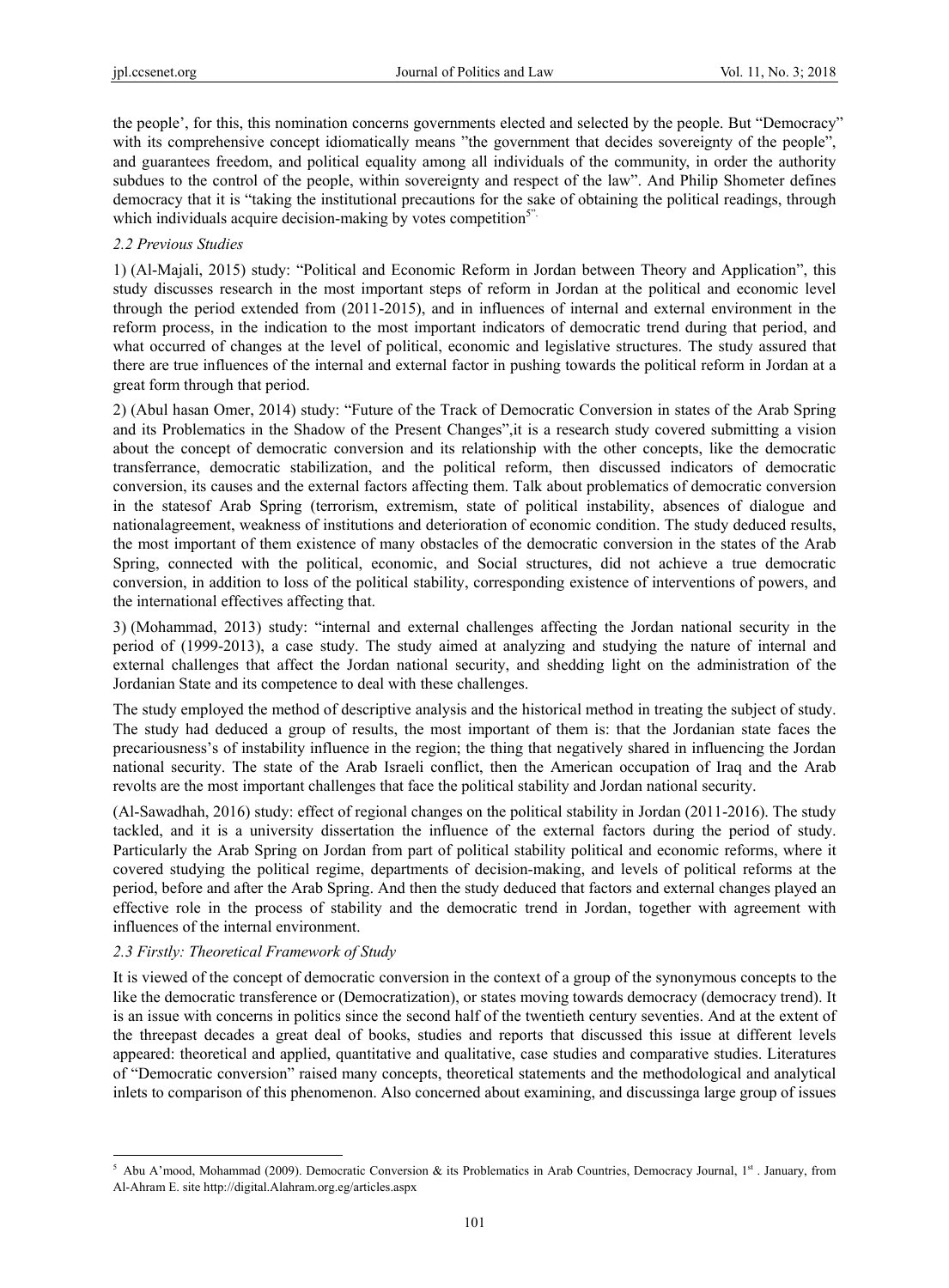and related variables with the process of transference either from part of its inlets (causes), orpatterns (ways of transference), or outlets (nature political systems in the stage of after the transference) $6$ .

In the context itself many studies indicate about the factors that motivate the trend towards democracy, that had been divided within three waves to covert towards democracy.<sup>7</sup>.

- Studies of the first wave that indicated that the democratic transference factors after the First World War: economic development, urbanite conversion and appearance of the bourgeois class and the middle.

- Studies of the second wave that indicted to the military factors and influence of the victorious states in the Second world War on the states that occupied them, and affecting the colonizing states by the western powers, that adopted the democratic regime.

- Studies of the third wave, where Samwel Hintington to the influence of a group of internal factors related with the state or the group of states.

From here appears influence of a group of the internal and external factors that share in the trend and transference to democracy<sup>8</sup>:

**Internal factors:** the true will of the political leadership, or the political authority (example: the democratic conversion in Spain in Khowan Karlos's reign after the year 1982), and deterioration of the legitimacy of the political regimes, the undemocratic (e.g. the democratic conversion in Tunisia after the year 2011), the economic factor: achieving the economic development may lead to trend towards democracy (e.g. democratic conversion in South Korea and Malizia), and failure of economic development may lead to search for democracy as a choice to achieving the first case (case of Jordan after the economic crisis in 1989)<sup>9</sup>, also increasing the effectiveness of the civil community leads to democracy, in addition to increasing the political culture and the popular awareness.

**External Factors:** Represent the external pressures of the giving international powers and the worldly trend economic institutions (Mexico, Greece as model), towards democracy (transference of Portugal to democracy after the government of Salzar in 1975-led to Worldly wave after that period, transferred thirty states to democracy), and the Demono theory (the democratic conversion in a certain state encourages democratic conversion for other states), this is what prevailed in the Arab Spring wealth and popular demands in transferring to democracy<sup>10</sup>.

Also there is a group of indicators share in reinforcing the democratic conversion in the states<sup>11</sup>: as the state of law and institutions, will and political leadership, the political multitude, political partnership, peaceful exchange of power, respect of human rights, effectiveness of institutions of the civil community, economic development, political and social stability and culture and democratic practice (see table 1).

<sup>6</sup> Ibrahim, Hasanein (2013). Democratic Transference in the Arab World, Al-Dawha, Al-Jazeera Center for Studies,Febr.14 http//studies.aljazeera.net/files/Arab world democracy.

Ahmad, Ieman(2016). Democracy & Democratic conversion, the Egyptian Institute for political & strategic studies, Cairo,p.1.

<sup>8</sup> Ahmad, Ieman (2016), Ibid, pp. 2-3.

<sup>9</sup> Al Majali, Radwan (2014), Ibid, pp. 200-201.

<sup>10</sup> Al Majali, Radwan (2014), Ibid, p. 212.

<sup>&</sup>lt;sup>11</sup> Al-Salek, Deedi (2008) the Democracy Practice is an entrance to persistent Arab development, Journal of Arab Future, No. 356, October, Beirut center for Arab Unity studies, pp. 28-31.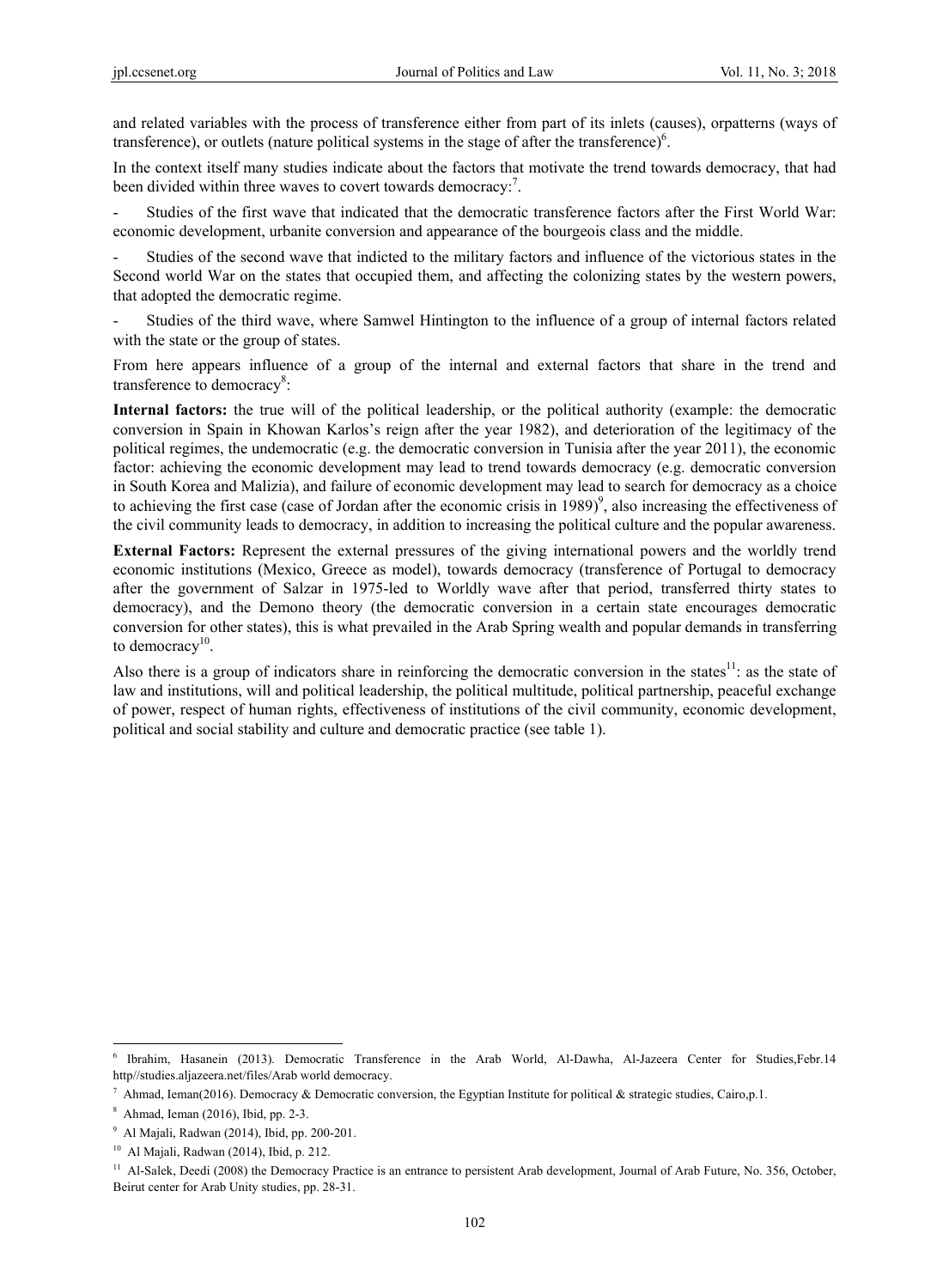|  |  |  |  |  | Table 1. The most important indicators and different models in the democratic conversion <sup>12</sup> |
|--|--|--|--|--|--------------------------------------------------------------------------------------------------------|
|  |  |  |  |  |                                                                                                        |

| Indicator                  | <b>The Model</b>                                                                             |
|----------------------------|----------------------------------------------------------------------------------------------|
| The constitution           | Role of the new constitution in South Africa after termination of the old constitution in    |
|                            | the stage of racial discrimination separation, for the new constitution covered all          |
|                            | political & different social streams & aspirations.                                          |
| National<br>Unity<br>and   | Existence of popular unanimity among classes of the community about the necessity of         |
| State of Agreement         | living in the shadow of a democratic regime including the opposers of democratic             |
|                            | regime, the thing that led to democratic conversion as the case of Argantina.                |
| Political<br>participation | Many states concerned about the elective process, its adjustment & control as in Brazil,     |
| Fairness<br>of<br>the<br>& | Chili supported the political structure of factions, and Mexico supported guaranteeing       |
| <b>Elective Process</b>    | minorities participation in the elections.                                                   |
| Sovereignty of Law         | Brazil sought to found special courts for elections, and France reinforced the role of the   |
|                            | judge and courts at a high degree of independence, and development of judicial               |
|                            | institutions, systems of inquiry, transparency, corruption fighting, and decrease of crime   |
|                            | rate in the emirates.                                                                        |
| Economic                   | There is a number of states obtained success in achieving averages of economic growth        |
| Development                | shared in solving economic $\&$ social problems (connected the growth process with           |
|                            | achieving social justice), that greatly reflected in the democratic conversion as states (of |
|                            | Chili, Indonesia, South Korea and Malizia)                                                   |
| Social Justice             | Success of many states in concentration on importance of community care and                  |
|                            | elimination of monopolistic procedure in policies of trade freedom and distribution of       |
|                            | all benefits of economic growth among different classes of the community by increase         |
|                            | of government expenditure size as in Brazil, south Africa & Australia.                       |
| Political will             | As in states of Morcco, Emirates $\&$ Kuwait political will in reinforcing political         |
|                            | multitude & inquiry.                                                                         |
| Popular Unanimity          | That appears as a result of case of instability and acceptance of a new roadmap, at all      |
|                            | aiming at transferring to the stage of democracy and certainty as Indonesia.                 |
| Respect<br>of<br>Human     | States of Kuwait, Emirates &Jordancould increase levels of respecting human rights,          |
| Rights                     | increased in states of China, Iraq and Syria.                                                |

*2.4 Secondly: Effect of Internal and External Determinants in the Democratic Trend in Jordan before the Year 2011* 

The Jordanian political regime is viewed as one of the royal systems of the government "Parliamentary Royal Hereditary<sup>"13</sup>. It is nearer to the parliamentary regime, where the state is performed on three main authorities: (executive, legislative, and judicial) a little bit independent from each other, but they cooperate among each other. The Jordanian Political Regime is performed on mixing among the three authorities in accordance with the article (25)\* from the constitution.

The executive authority in accordance with article (26) from the constitution is entrusted with the King, he holds it by his ministers in accordance with verdicts of the constitution. The King is the head of the state, he is preserved from every liability and responsibility<sup>14</sup>, he performs appointing the prime minister and accepts his

<sup>&</sup>lt;sup>12</sup> Al-Majali Radwan (2014) The Effect of Trade Freedom in the Democratic conversion: Theoretical Study in the Internal & External Factors, journal of Social Sciences, Kuwait University, vol. 43, No.3, p. 197.

<sup>&</sup>lt;sup>13</sup> The first article of the Jordanian Constitution of 1952.

<sup>(\*)</sup> this article words that "the legislative authority is entrusted with the Council of nation and the King".

<sup>&</sup>lt;sup>14</sup> Article (30) of the Jordanian Constitution in 1952.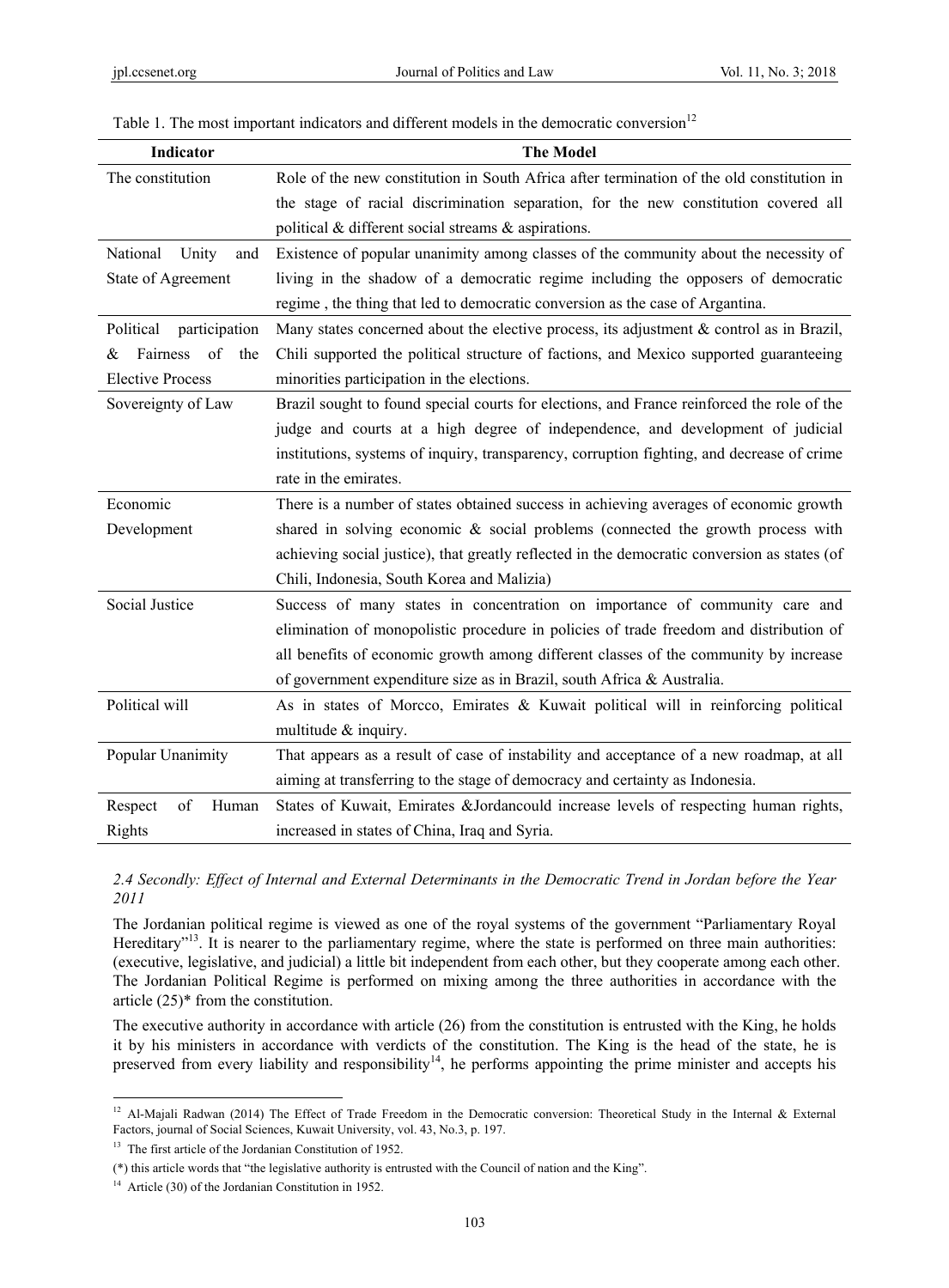resignation and appoints the ministers, disposes them and accepts their resignations due to the prime minister's attribution<sup>15</sup>.

Jordan started trending towards democracy since the foundation of the Hashemite Kingdom of Jordan in 1946. With variant steps the effect of internal and external factors had the great part in the disablement the track of democracy in different historical stages, where the decade of fifties in the twentieth century witnessed a period of effectiveness of the factional system structure, that resulted in the first form of the parliamentary government in 1956, but the Israeli-Arab conflict and the case of regional instability at the period led to disablement of the parliamentary and factional structure and announcement of the martial law more than once continued till the year 1989, that the influence of the internal factor had (popular protests) as an effect of the economic crisis, which had been a result of the failure of confirmation policies and structural adaptation imposed by the international economic associations, on purpose of making a series of structural reforms led to more of defects in economy created an economic problem in the year 198916, led to decline in the Jordan dinar price exchange. This thing pushed King Al-Hussein Bin Talal to response to the popular demands to discharge the government led by Zeid Al-Rifai', and cancel the martial law and work with the constitution of 1992 and call for parliamentary elections discharged the Eleventh Parliamentary Council in which the opposing political powers appeared represented greatly in the government through entering members of the Moslem Brotherhood Movement in the government of Mudar Badran in the period 1989-1991<sup>17</sup>.

And after that period the influences of the Second Gulf War in 1990 and its effects on Jordan, the matter that led to start the stage of national convention in 1991, and issuing the political factions lawin 1991, then came the start of the Peace Process in the Middle East affecting the Jordanian internal political domain, through the rise of political changes commenced by internal rejection of the Peace Process with Israel in 1994, and changing the elective system towards the one vote in 1993, that restricted the appearance of political factions, the thing that led to Moslem Brotherhood boycott the parliamentary elections<sup>18</sup>, then another economic crisis rose in Jordan which had its reflections on the political stability. It started in 1996 as a result of the government action of releasing support from prices of bread, fodders and the rise of prices of other foodstuffs. Protests and demonstrations in the Southern governorates of Jordan appeared, the matter that pushed the King to interfere once again to response to the popular demands, and start the stage of dialogue with the political factions, but it did not work, because of the rise of the crisis in the relationship between the state and the citizen.

Influence of the second Palestinian Rise (Intifada) in the year 2000, and incidents of September 11, 2001 formed a great role in tumbling the political reforms in Jordan as a result of fluctuation of the political process in Jordan between the retreat and effectiveness, where the period extended (2000-2002) had witnessed a period of political vacancy because of absence of the parliament, the matter that the government exploited by issuing more than(250)temporary laws to reinforce the different reform processes, till the political effectiveness returned with the return of the Fourteenth parliamentary council in the year 2003. Jordan after that period had been affected be the American occupation of Iraq in 2003, and increase of Iraqi refuge to Jordan, the thing that had the effect on economic conditions.

That period witnessed a true problematic in the nature of relationship between the legislative authority and the government, had been expressed with evident domination of the executive authority on actions of the Fourteenth Council of the parliament 2003, and the Fifteenth Council of the Parliament 2007, the matter that made it lose the effectiveness in deeds of control, inquiry and legislation. Intended criticisms increased from factions, political powers, public opinion and media means for the political performance of the council, the thing that pushed King to dissolve the parliament council in the year 2009 before two years of its termination<sup>19</sup>.

From here it is evident that factors of pushing towards democracy are affected with the internal and external factors, so Jordan begins to increase the track of trending towards democracy together with increasing the effects of the internal environment, that increases pressures as a result of rising regional conditions in stable or outcomes of the failure of the economic correction programmes and problems of Jordan economy and its

<sup>&</sup>lt;sup>15</sup> The article (35) of the Jordanian Constitution in 1952.

<sup>&</sup>lt;sup>16</sup> Muhafizah, Ali 2001. Restricted Democracy, Case of Jordan 1989-1999, center for studies of Arab Units, Beirut, pp. 100-119.

<sup>&</sup>lt;sup>17</sup> Ellen hust. Okar, (2005) "Structuring conflict in Arab World: Incumbents, Opponents and Institution ", Cambridge University Press. Page 103.

<sup>&</sup>lt;sup>18</sup> The Arab Strategic Report 2004-2005, center for political & Strategic Studies in Al-Ahram, Cairo, July 2005,p. 283 &293.

<sup>&</sup>lt;sup>19</sup> Al-Majali Radwan (2013). Protest Movements on Jordan: Between Demands and Response, Arab Journal for Political Sciences, Center for Arab Unity Studies, Beirut, No. 38, p. 13.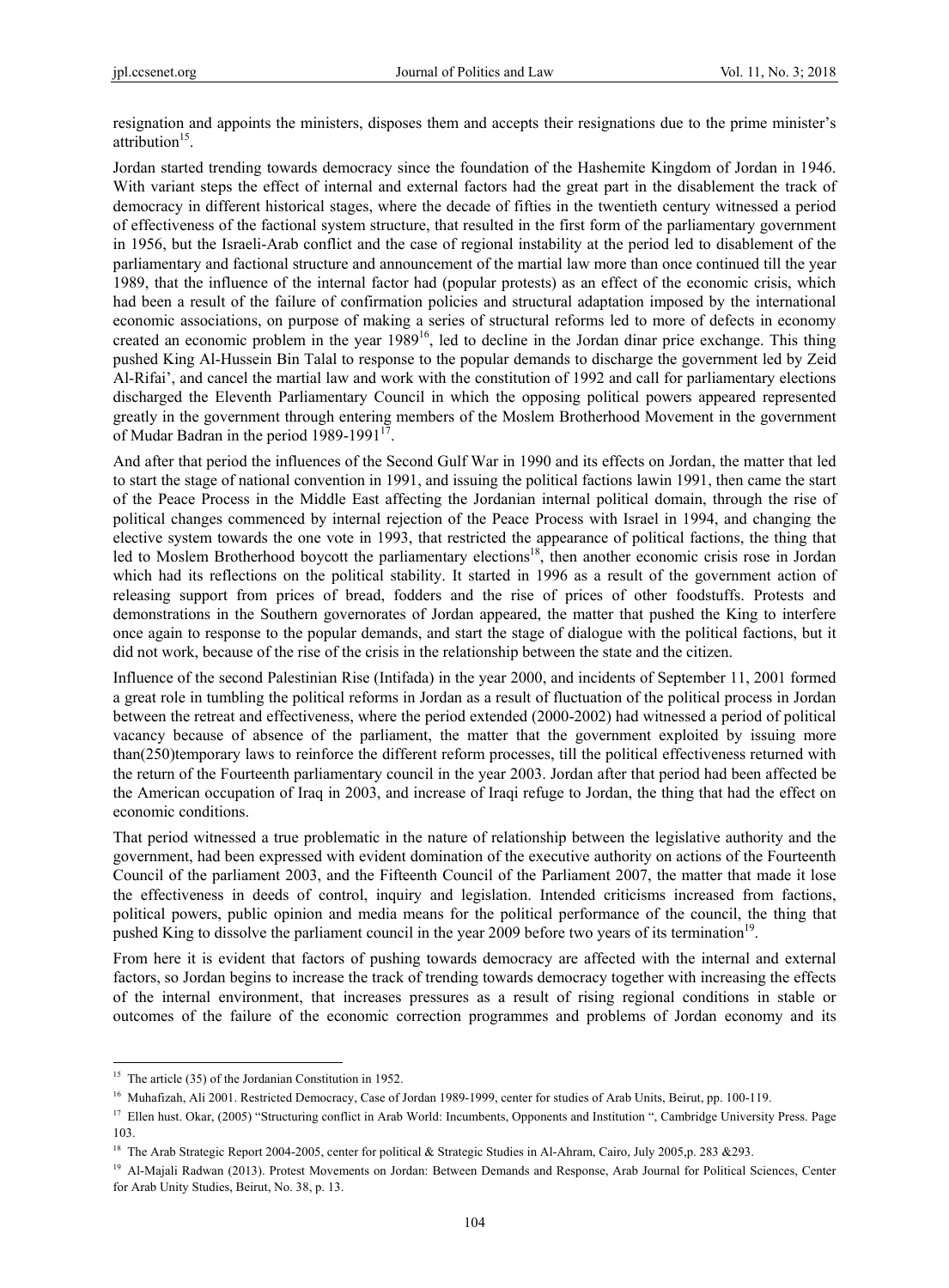reflections on the citizen. The size of the Jordan political regime response to democratic trends are affected with a group of internal and external factors, and they can be illustrated in the table 2.

Table 2. Effective factors in the trend towards democracy in Jordan<sup>20</sup>

| Internal Determinant                                                                                                                                                                                                                                                                                    | <b>External Determinant</b>                                                                                                                                                                                                               |
|---------------------------------------------------------------------------------------------------------------------------------------------------------------------------------------------------------------------------------------------------------------------------------------------------------|-------------------------------------------------------------------------------------------------------------------------------------------------------------------------------------------------------------------------------------------|
| System: limitness of economic provisions,<br>Economic<br>Privatization, Budget Shortage, Balance of Trade Shortage,<br>Inflation, Increase of External Indebtedness, Increase of<br>Dependence on loans and external aids, Increase of Taxes&<br>fees, Disappearance of the Middle Class.               | The Palestinian Problem and state of Regional<br>instability, terrorism and Extremism.                                                                                                                                                    |
| Social System: Decrease of life level and Increase of Poverty<br>and Unemployment, Spreading of Corruption, Mediation and Influence of Donating Parties, and the<br>Patronage, Increase of Crime, Problems and Social Violence,<br>Tribalism, Regionalism and directionalism.                           | International Economic Associations.                                                                                                                                                                                                      |
| Political Regime (System): legitimacy of regime and the<br>government and the Nature of the Political Will and its<br>Trends, Nature of Legislations and the organizing Political<br>Laws of the Democratic work, And Nature of the Relationship<br>between Both Legislative and Executive authorities. | Globalization and the Worldly Economic<br>Crises                                                                                                                                                                                          |
| Educational System: Weakness of Scientific Research,<br>decrease of Education Level, Weakness of Arabic language,<br>non-appropriateness of Educational outputs with Labour<br>Market, Problems in Educational and Teaching Curriculums.                                                                | Compulsory Emigration of the Palestinian<br>Refugees, the years 1948 and 1967. Emergency<br>Emigration succeeding the second Gulf Crisis,<br>1991, and the American Occupation of Iraq<br>2003, and the Crisis of the Syrian Refuge 2011. |

In spite of the steps taken by Jordan to trend towards democracy through doing a series of political and economic reforms at the period before the Arab Spring, but it possible to raise the most important effective internal challenges in the retreat towards democracy in the following points:

- 1) Weakness of the political factions role and the other institutions of the civil community in the political life.
- 2) The negative influences of the tribal system in the factional and electional system.
- 3) Increase of the gap in the relationship between the citizen and the government.
- 4) Weakness of the legislative authority performance and domination of the executive authority upon it.
- 5) Effects of the negative economic and social problems in the political structure.
- 6) Weakness of the political culture and the political breeding.
- 7) Weakness of opposition and increase of influence of the political elites in the political life.
- *2.5 Thirdly: Influence of the Arab Spring on Jordan*

 $\overline{a}$ 

Appearance of the Arab Spring at the endings of the year 2010 and the beginning of the year 2011 formed the start of change wave in the Arab region, and increase of the state of regional instability influences in territories of (Tunisia, Lybia, Egypt, Syria, Yemen and Iraq), the matter that together formed an effect on the Arab setting, and increase of the international and regional interventions size, the thing that led to changing the political and economic reality of the region, and the rise of different issues , from them issues of: the democratic conversion, the political stability, and terrorism and extremism.

 $^{20}$  Al-Sawadhah, Aghadeer (2006). Effect of Regional Changes on Political Stability in Jordan (2011-2016), unpublished master degree dissertation, Dept. of political Science Mu'ta University,2016, pp.34-387.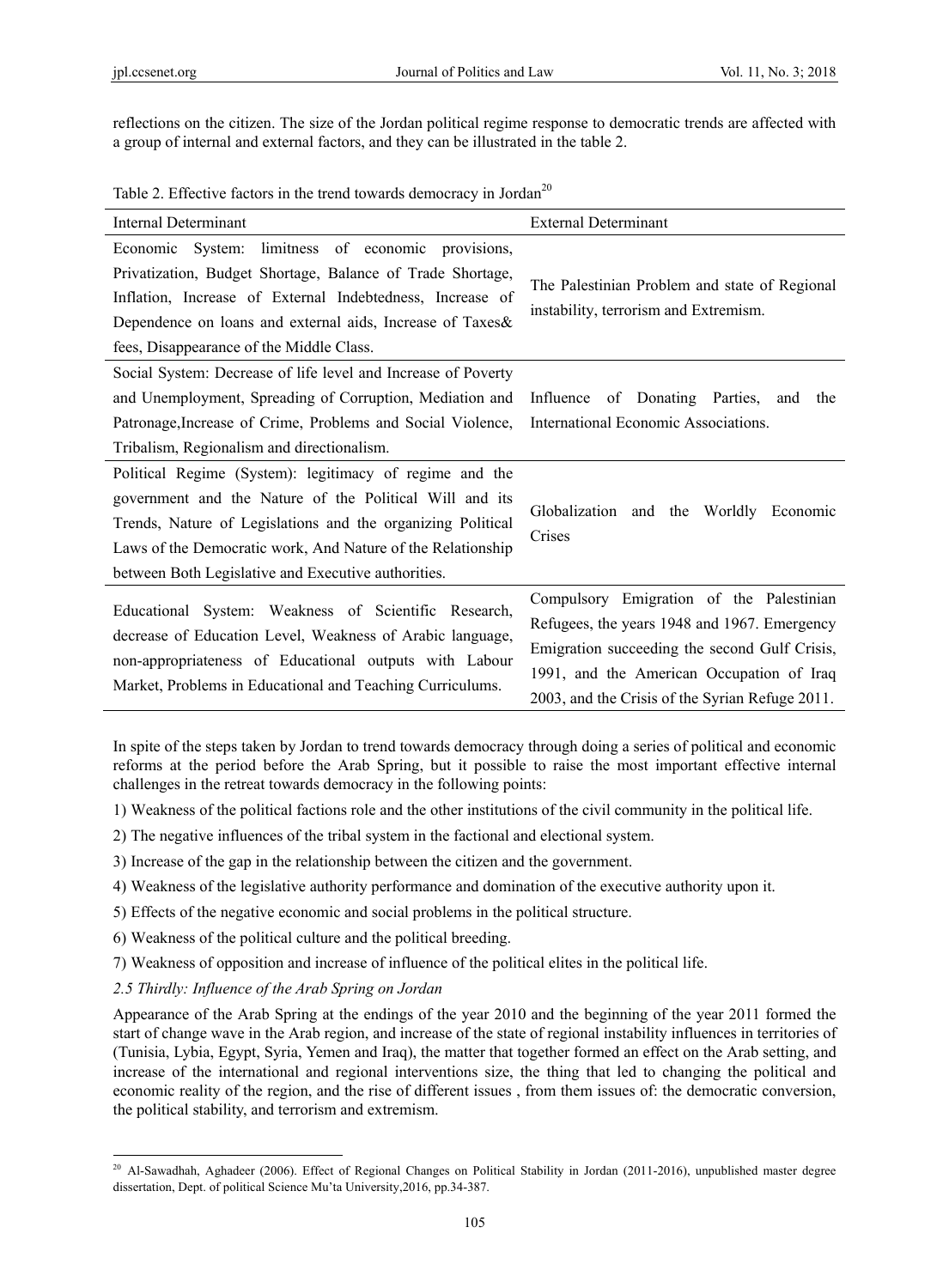Perhaps some people believed that the stage of the Arab Spring will form a stage for beginning a democratic conversion in some Arab states, but on the contrary of that, it had been proved that the success of the democratic state model needs other conditions, in spite of that one of the main causes to the burst of the case of anger in the tracks of the revolution in the states of the Arab Spring was the economic factor as a result of failure of policies of trade release and increase of economic problems sharpness: aggravation of poverty, decrease of living level, disappearance of the middle class, increase of unemployment, and increase of development acquirement at a certain class in the community on the expense of other classes $2<sup>1</sup>$ .

But for Jordan it had been affected with the wave of the Arab Spring through the period extended(2011-2017) and at variant degrees and on the different levels (political, economic, security, and social):

At the economic level: the state of instability in the states of the Arab Spring it shared in the retreat of the Jordanian economic growth, and increase of the economic problems' sharpness: aggravation of the external indebtedness to more than 31 milliard in 2016, and increase of budget shortage in the year 2015(%51) compared with the previous years, in addition to increase of the size of unemployment, increase of inflation, rise of the rate of taxes and fees, and shortage of the balance trade (look the table 3).

| years                                          | 2000 | 2001 | 2002 | 2003 | 2004 | 2005 | 2006 | 2007 | 008  | 201 | 201  | 2014 | S<br>201 |
|------------------------------------------------|------|------|------|------|------|------|------|------|------|-----|------|------|----------|
| Average of growth in<br>gross local outcome    | 4.2  | 5.3  | 4.2  | 3.2  | 8.5  | 7.2  | 6.4  | 5.9  | 6    | 5.5 | 2.8  | 3.1  | 2.6      |
| <b>Unemployment Rate</b>                       | 13.7 | 14.7 | 15.3 | 14.5 | 14.7 | 14.8 | 13.9 | 13   | 12.7 | 12  | 11   | 12.3 | 13.6     |
| <b>Inflation Rate</b>                          | 0.7  | 1.8  | 1.8  | 2.3  | 3.4  | 3.5  | 6.3  | 7.5  | 15   | 13  | 5.6  | 3.2  | 2.3      |
| Rate of shortage in<br><b>Balance of Trade</b> | 31   | 28   | 24   | 26   | 37.7 | 48.7 | 44   | 20   | 24   | 35  | 35.9 | 39.9 | 52.7     |
| Rate of shortage of<br>General Budget          | 3.4  | 3.5  | 3.2  | 2.7  | 2.8  | 5.3  | 4.4  | 4.5  | 5    | 7   | 5.4  | 6.9  | 2.5      |

| Table 3. The different economic indicators (2000-2015) by Percentages <sup>22</sup> |
|-------------------------------------------------------------------------------------|
|-------------------------------------------------------------------------------------|

It is evident from the previous table that the period of the Arab Spring had led to increase of Jordan economy problems resulting from the retreat of economic growth, retreat of trade among states of the region, decrease of returns of hotel and tourist sector, and rise of the Syrian refuge problem that started affecting the Jordan economic system negatively<sup>23</sup>.

At the security level: the Arab Spring led in its beginnings retreat of security perception indicators in Jordan at different stage, weakness of the state dignity and sovereignty of the law-especially in finding radical solutions to societal violence problems, and spread of the crime phenomenon. This matter initiated to some people that the application of stability and security equation resembles popular choices and demands, so imposing the first one is an instrument weakened that limits of political and social stability in Jordan<sup>24</sup>.

Corresponding to that terrorism and extremism formed the most prominent affecting factors in the period of the Arab Spring and aiming Jordan and challenging its security by extremist groups and organizations pushed it to increase security perception and international and regional coordination through participation in the international alliance against the terrorist organization of Da'ish; and the Arab Alliance in Yemen, and concluding numerous security and military treaties with numerous states in the domain of fighting terrorism and extremism.

**At the Social level:** The Arab Spring and the issue of the Syrian Refuge in Jordan shared in increasing the social

<sup>&</sup>lt;sup>21</sup> Al-Jorshi, Salah Addin (2013). Arab Revolutions. A project defected from inside it Journal of Arab Affairs, No. 156, Cairo, League of Arab State, p. 67.

 $^{22}$  Al-Majali Radwan (2016). Readings in the Jordanian politics, summaries of research in Jordanian politics, Dept. of political Sciences, Mu'ta University , p. 26.

<sup>23</sup> Al –Sawadhah (2016), Ibid, pp. 57-58.

<sup>&</sup>lt;sup>24</sup> Ottaway, Marina and Hamzaway, Omer, "protest Movements and political change in the Arab World" policy outlook, Carnegie Endowment for International Peace, Middle East Office, Beirut, 28 January 2011, page 4.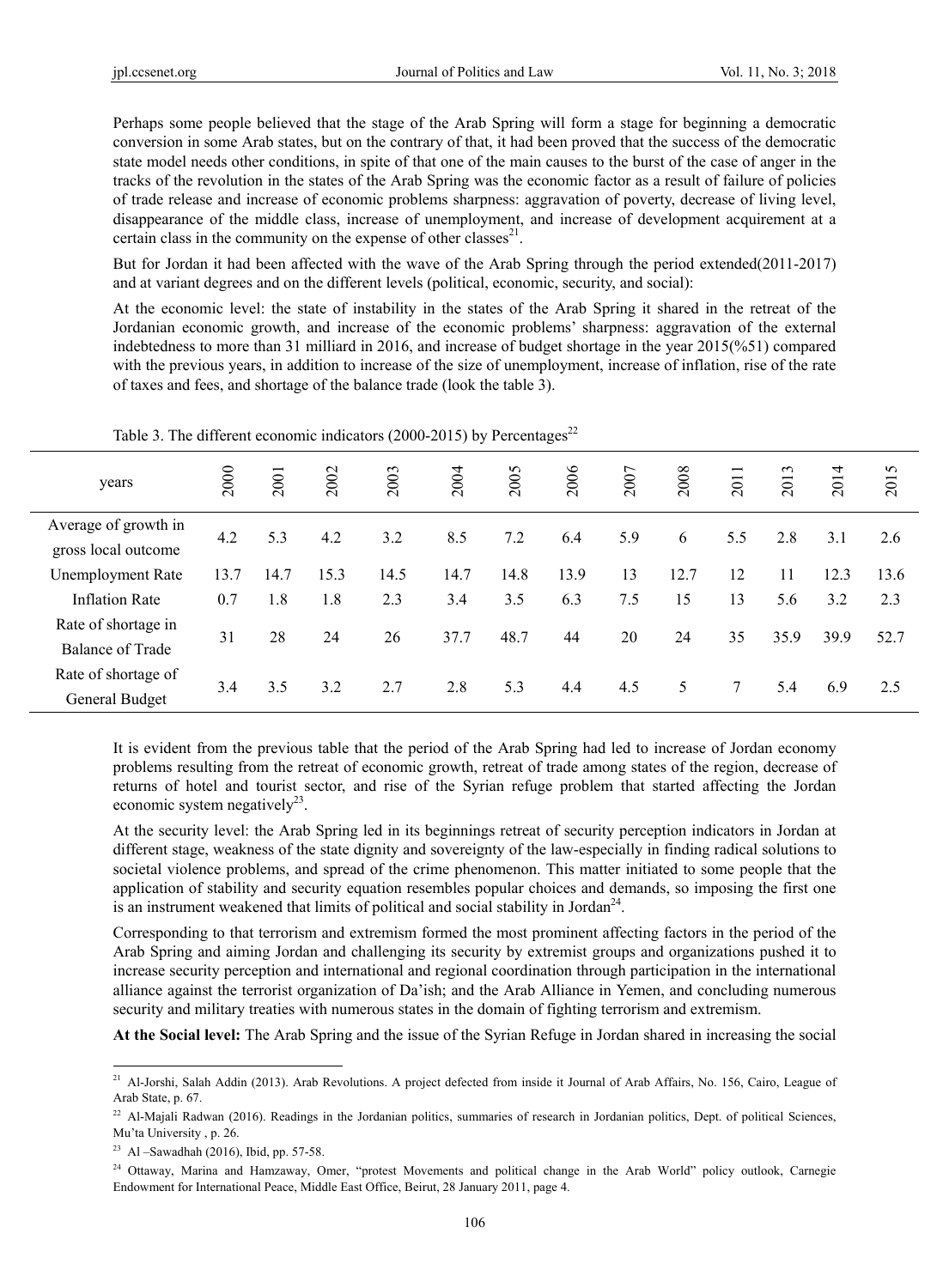$\overline{a}$ 

problems, where the sharpness of social congestion increased, poverty and unemployment, corruption, and crime in creased and anesthetics spread, social problems, societal violence, and problem of the Jordanian family…etc.

**At the political level:** The Arab Spring led to increasing the role and concern of the politicalleadership - as one of the indicators of democratic trend – in the haste of response to the demands of the popular motionand variant degrees and positively more than it was before the Arab Spring. These demands had been concentrated on the following:

The economic reform through: treating misshaping's and disorders in the economic system, (treating both problems of unemployment and poverty, decrease of prices, particularly, especially oil derivations, treating shortage of budget and external indebtedness, and reviewing the economic policies (Privatization and investments $)^{25}$ .

- Political reform through: lightening the imposed restrictions on expression freedom, and political participation, reinforcingthe roleof the civil community institutions in the political life and amendment of the political laws, restricting the political work (such as law of political factions, law of election for the one vote, and press and publication law) and do fair parliamentary elections and uplift the security grip from the political life. Reforming the system of the government (regime) through: the call for performing a constitutional monarchy by founding an elected parliamentary government holding public custodianship, and doing constitutional amendments reinforce the peoples role in the government and guarantees his rights. And in reinforcing indicators of the good government through: fighting corruption and call for accounting corruptors, inquiry and transparency<sup>26</sup>.

Therefore, we find that what characterizes the protest movements in Jordan that the roof of their demands did not overstep the limits of constitutional monarchy $2^7$ .

And the response had appeared through (the constitutional and legislative amendments, increase of political participation, and increase of national dialogue sessions…etc.).

# *2.6 Fourthly: Steps of Democratic Trend in Jordan during the Period of the Arab Spring*

The political will appeared as one of the effective internal determinants in motivating the democratic trend in Jordan in spite of rising the effective internal and external challenges in weakening that, the most important stepsof democratic trend and politicalreform in Jordan can be summarized in the following:

1) Increase the concentration of the Jordanian political address at all local and international occasions on the importance of achieving the indicators of the democratic conversion (parliamentary governments, activating the political factions, reinforcement of the political participation and reinforcement of political freedoms).

2) Issuing the Seven Royal Discussing Papers (2012-2017): they are a group of papers that represent King Abdulla, the Second Ibnel Hussein's vision in achieving a group of the politicalprogrammes, that aim at reinforcing the track of the political reform in Jordan, and the political development, organizing the relationship between the citizen and the state and bringing out his rights and duties frankly and clearly, and with what reinforces his ability to practice a political role in the community. It covered the main titles of the Seven Discussing papers, the following: the first paper entitled: our track towards creating the renewed democracy. Meanwhile the second discussing paper bore the title: developing our democratic system to serve all Jordanian. Meanwhile the Third Discussing Paper showed the subject: Roles are waiting us for the success of our renewed democracy. But the Fourth Discussing Paper had come entitled. Towards Democratic Empowerment and Effective Citizenship. And the Fifth Discussing Paper discussed the title: Deepening the Democratic Conversion:objectives, Accomplishments and the political conventions.But the Sixth Discussing Paper entitled: Sovereignty of the law is the Basis of the Civil State. But the Seventh Discussing Paper entitled: Building our Human Abilities and Developing the Educational Process is the Core of the Nation's Renaissance<sup>28</sup>.

3) Forming the committee of the national dialogue to discuss subjects of the political and economic reforms.

<sup>&</sup>lt;sup>25</sup> Sehwedler, Jillian, "the politics of protest in Jordan", Foreign Policy Research Institue, Footnotes, The Newsletter of FPRI's Wachman, Philadelphia Feb. 2012,P.3.

<sup>&</sup>lt;sup>26</sup> It is meant "the King possesses and do not govern" means does not interfere in forming the governments, they are formed by election. It is applied Al-Maghreb lately in elections.

<sup>&</sup>lt;sup>27</sup> Al Raggad, Nayef (2017) . the Political Reform in Light of the Royal Discussing Papers (2011-2017), Unpublished Doctorate Degree Dissertation, Dep. Of Political Science, Mu'ta University, p. 8.

<sup>&</sup>lt;sup>28</sup> Al- Masalhah Mohammad, (2015). Constitutional Amendments in Jordan: The Political & Legal Dimensions, Dar Wael, Amman, Jordan, p. 8.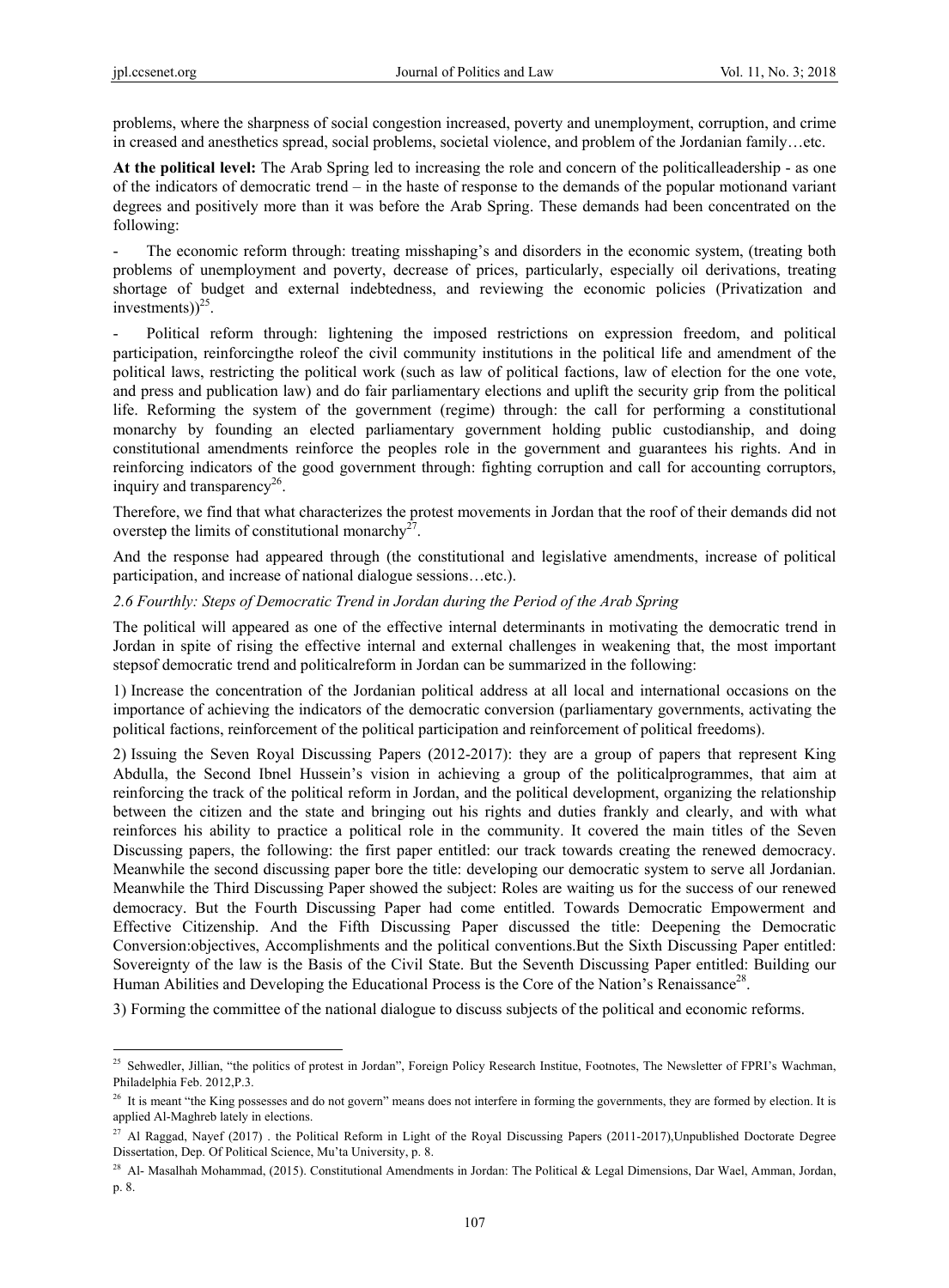4) Entrusting a special royal committee by the King to do amendments on the Jordanian Constitution of the year 1952, that did a review of the Jordanian constitution texts, where it tackled (42) articles of the constitution, covered reinforcing competences of the legislative authority, fortification of the Parliament from dissolution, creating a constitutional court, and cancelling the higher council for explanation of the constitution and presenting the ministers for trial at the normal judicature, and remained the King's competences in appointing prime ministers, but restricted his competence in the dissolution of the Parliament.

5) Haste in changing the Jordanian governments through the wave of protests at an average of (4) governmentsduring both years of 2011-2012, to uproot states of the political, economic and prevailing social congestion.

6) Increasing dialogue sessions and meetings in between the government and the Islamic Group.

7) Confirmation of Teachers' union Law No. (14) for the year 2011.

8) Formation of fairness system on December  $8<sup>th</sup>$ . 2012, that concerns about reviewing the legislation and studying the reality of gathering the controlling parties, diagnosing problems the face them and be aware of places of defects and weakness, propose recommendations, that strengthen and correcting the track of these parties' work in fighting corruption and reinforcing cooperation in between them deducing better standards of balanced institutional work, and perhaps guarantees stability of justice climate, and inquiry due to performance achieving the public interest.

9) Forming a national committee in the year 2016 headed by the former prime minister Zeid Al-Rifai', for the sake of developing the judicial Institution and reinforcing the sovereignty of the law, which submitted its report to his majesty King Abdullah, the second in February 2017, about how to raise the Judicial Institution and reinforce the sovereignty of the law.

10) Confirmation of a group of political laws, organizing the political life (law of Decentralization (N0. 49) of the year 2015, Law of Political factions No. (39) of the year 2015, the Amending Law of Election Law of the year 2012, and the Election Law No. (6) of the year 2016).

11) Supervision and control of the Independent Corporation for Election on the Legislative, Municipal Elections and Elections of the Decentralization.

12) Doing the Parliamentary and Municipal Elections in the year 2013. The Parliamentary Elections of the year 2016, and the Municipal and the Decentralization for the Local Councils of the Governorates for the year 2017.

From here it is evident the existence of true steps in trending towards democracy in Jordan with the motivation of the political will for the Jordanian decision-maker in the period of the Arab Spring in the shadow of increasing the internal and external environment challenges, but there are difficulties still exist in the Jordanian democratic structure connected in the political, economic and social structures are still affect transferring the indicators of trending to democracy into advanced steps of conversion to democracy.

# **3. The Conclusion**

The study deduced a group of results can be summarized in the following:

1) Correctness of hypothesis of study: where it proved that the Arab Spring is one of the external factors affecting the democratic trend in Jordan positively and negatively, where factors of regional instability and the wave of demonstrations and protests formed an affecting side in increasing the response of the political authority with the popular demands during the period of (2011-2017). In time the economic, social and security precariousness's formed an affecting factor on the political, economic and social structures, that led to vising problems and challenges caused hindering the democratic trends in Jordan.

2) The steps of the democratic trend in Jordan through doing a series of constitutional and legislative reforms in the law organizing the political life, and forming committees of national dialogue, and motivating machineries of fairness and development of judicature.

3) Difficulties related with the extent of harmony of political laws (election and political factions) rose with the political and social structures inside the Jordanian regime (political system).

4) Existence of structural problems, economic and social from true challenge in reinforcing the democratic trend in Jordan.

5) The study assured that the democratic conversion does not depend only on indicators: amending the constitution, laws and political participation, but depend on other important indicators: political breeding,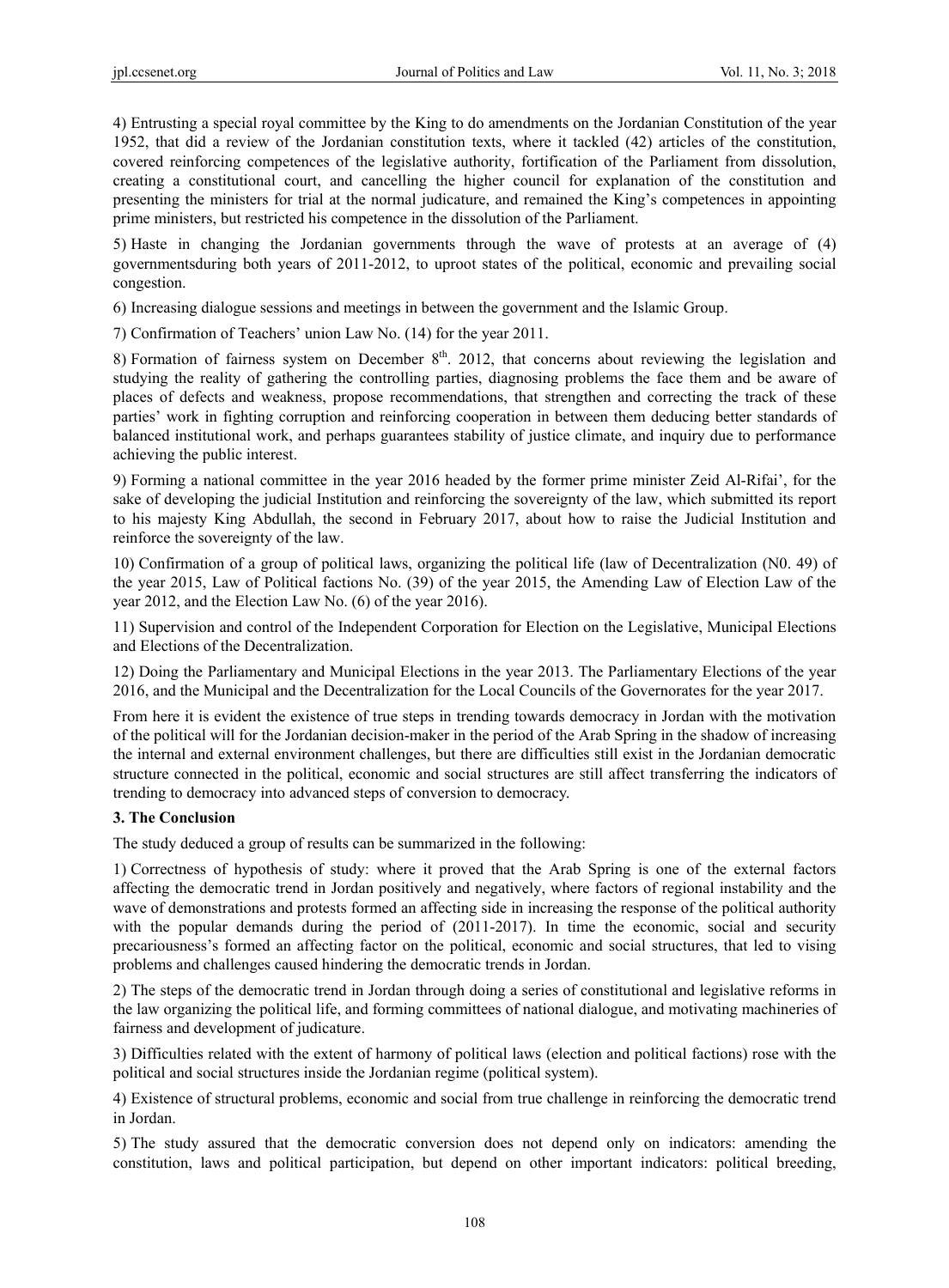political culture, dialogue and national agreement, independence and control of legislative authority, reinforcement of law sovereignty, political freedoms and effectiveness of the civil community.

The study recommended with the following points:

1) Significance of achieving the political stability through achieving stability in the political, economic, and social structures, and exploiting this stability with achieving balance between the political and popular will in reinforcing the democratic trend.

2) Necessity of reinforcing effectiveness and indicators of the democratic conversion: respect of human rights, effectiveness of the civil community institution, economic development, political and social stability and the democratic culture and practice.

3) Assuring the reach to parliamentary governments and the concept of the parliamentary system, appears through reinforcing the role of political factions and their effectiveness's, and the role of the civil community institutions.

#### **References**

- Abu A'mood, M. (2009). The Democratic conversion and its Difficulties in the Arab Countries. *Journal of Democracy.*
- Ahmad, I. (2016). *Democracy and Democratic Conversion.* Egyptian Institute for thepolitical & strategicstudies, Cairo.
- Al-Jorshi, S. I. (2013). The Arab Revolutions: a defect project from its inside. *Journal of Arab Affairs,* (156).
- Al-Majali, R. (2013). The Protest Movements in Jordan: between Demands and Response. *The Arab Journal for Political Sciences,* (38).
- Al-Majali, R. (2014). Effect of Trade Freedom in the Democratic conversion: A Theoretical Study in the Internal and External Factors. *A Journal of Sociology, Kuwait University, 43*(3).
- Al-Majali, R. (2015). The political and Economic Reform in Jordan between Theory and Application. *Journal of Education, Al-Azhar University, Cairo,* (162).
- Al-Majali, R. (2016). *Readings in the Jordanian Politics, Summaries of a Subject Study in the Jordanian Politics.* Department of Political Science, Mu'tah University.
- Al-Masalhah, M. (2005). *The Constitutional Amendments in Jordan: the Political and Legal Dimensions.* Dar Wael, Amman, Jordan.
- Al-Munofi, K. (1987). *Fundamentals of comparative Political Systems.* Rbeia'n, Kuwait.
- Al-Raggad, N. (2007). The Political Reform in Light of the Royal Discussing Papers (2011-2017), Unpublished Doctorate Degree Dissertation, Department of Political Science, Mu'tah University.
- Al-Salek, D. (2008). The Democratic Practice is an Introduction to Arabic Everlasting Development. *Journal of the Arabic Future,* (356).
- Al-Sawadhah, A. (2016). Effect of Regional Changes on the Political Stability in Jordan (2011-2016), Unpublished Master Degree Dissertation, Department of Political science, in Mu'tah University, 2016.
- Article (30) from the Jordanian Constitution of the year 1952.
- Article (35) from the Jordanian Constitution of the year 1952.
- Ellen Lust, O. (2005). *Structuring Conflict in Arab World: Incumbents, Opponents and Institutions.* Cambridge University Press. https://doi.org/10.1017/CBO9780511491009
- Ibrahim, H. (2013). Democratic Transference in the Arab World, Dawha, Al-Jazeera Center for studies, February  $14^{\text{th}}$
- Ka'sees, K. (2014). The Arab Spring between Revolution and Disorder. *Journal of the Arabic Future,* (421).
- Muhafzah, A. (2001). *Restricted Democracy, Case of Jordan: 1989-1999.* Center for Studies of Arab Unity, Beirut.
- Nafa', H. (2007). Principles of Politics, International Shorooq Library, Cairo.
- Ottaway, M., & Omer, H. (2011). *Protest Movements and Political Change in the Arab World. Policy outlook, Carnegie Endowment for International Peace.* Middle East Office, Beirut.
- Schwedler, J. (2012). *The Politics of Protest in Jordan.* Foreign Policy Institute, Footnotes. The Newsletter of